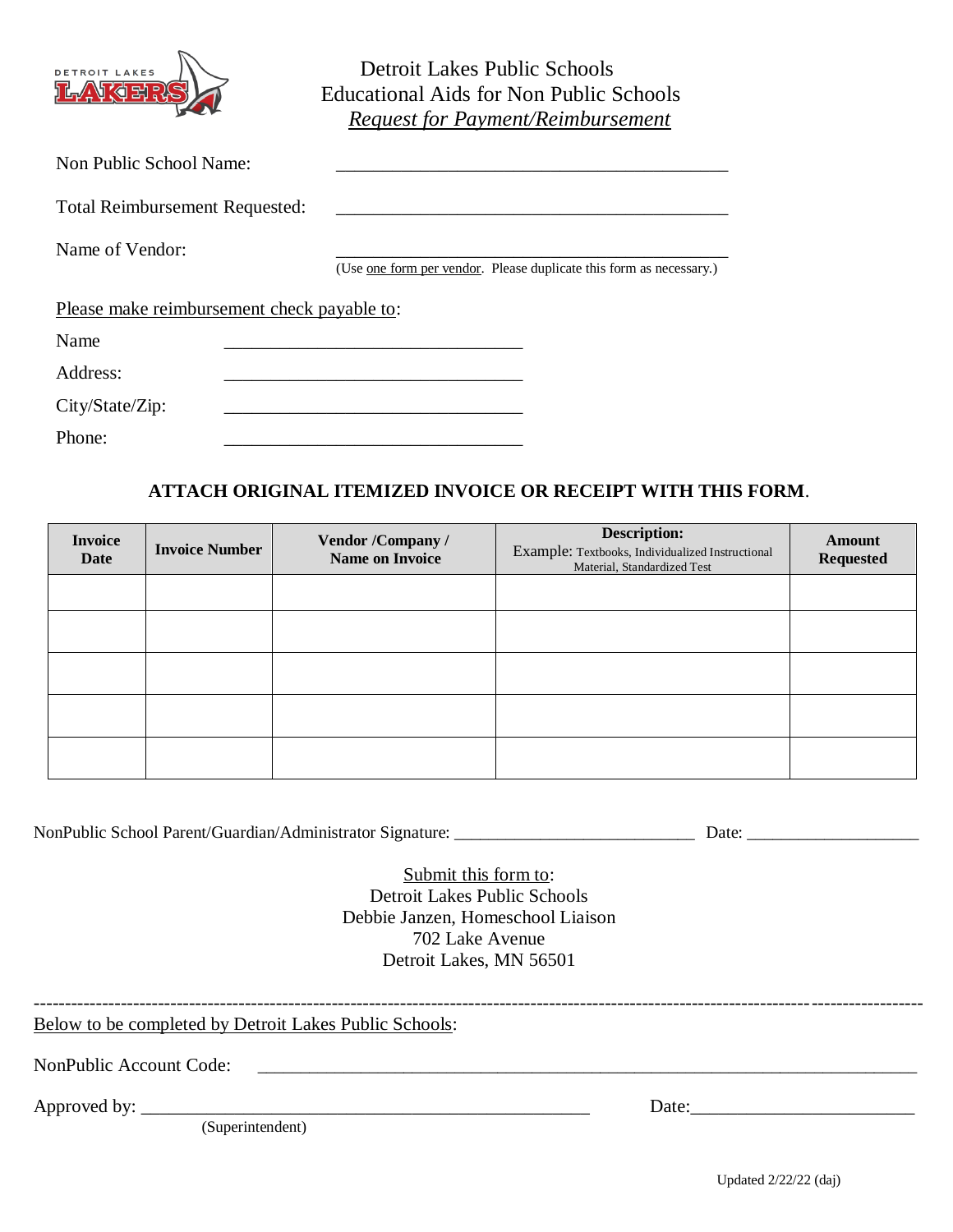## **Detroit Lakes Public School Reimbursement Guidelines For Purchase of Textbooks, Individualized Instructional Materials and Standardized Tests**

## **Procedures**:

- Ensure intended use meets MN State guidelines. (see attached list of educational materials eligible for acquisition)
- The non-public school will place the order with the vendor using the following billing instructions: Bill to: Name and address of your school, or you may submit a purchase list/receipt no later than May 1, prior to the new school year.
- Reimbursement form must be signed by the parent, guardian, or program administrator.
- ▶ Vendor's original invoice / receipt must specifically list the purchased items.
- **Enclose receipt or original invoice from the vendor indicating payment has been received along with** completed reimbursement request form. A packing list or statement of open balances is not acceptable; however, a packing list stating a zero balance is acceptable.

## **Send completed Request for Payment/Reimbursement form along with necessary documentation to:**

Detroit Lakes Public Schools Debbie Janzen, Homeschool Liaison 702 Lake Avenue Detroit Lakes, MN 56501